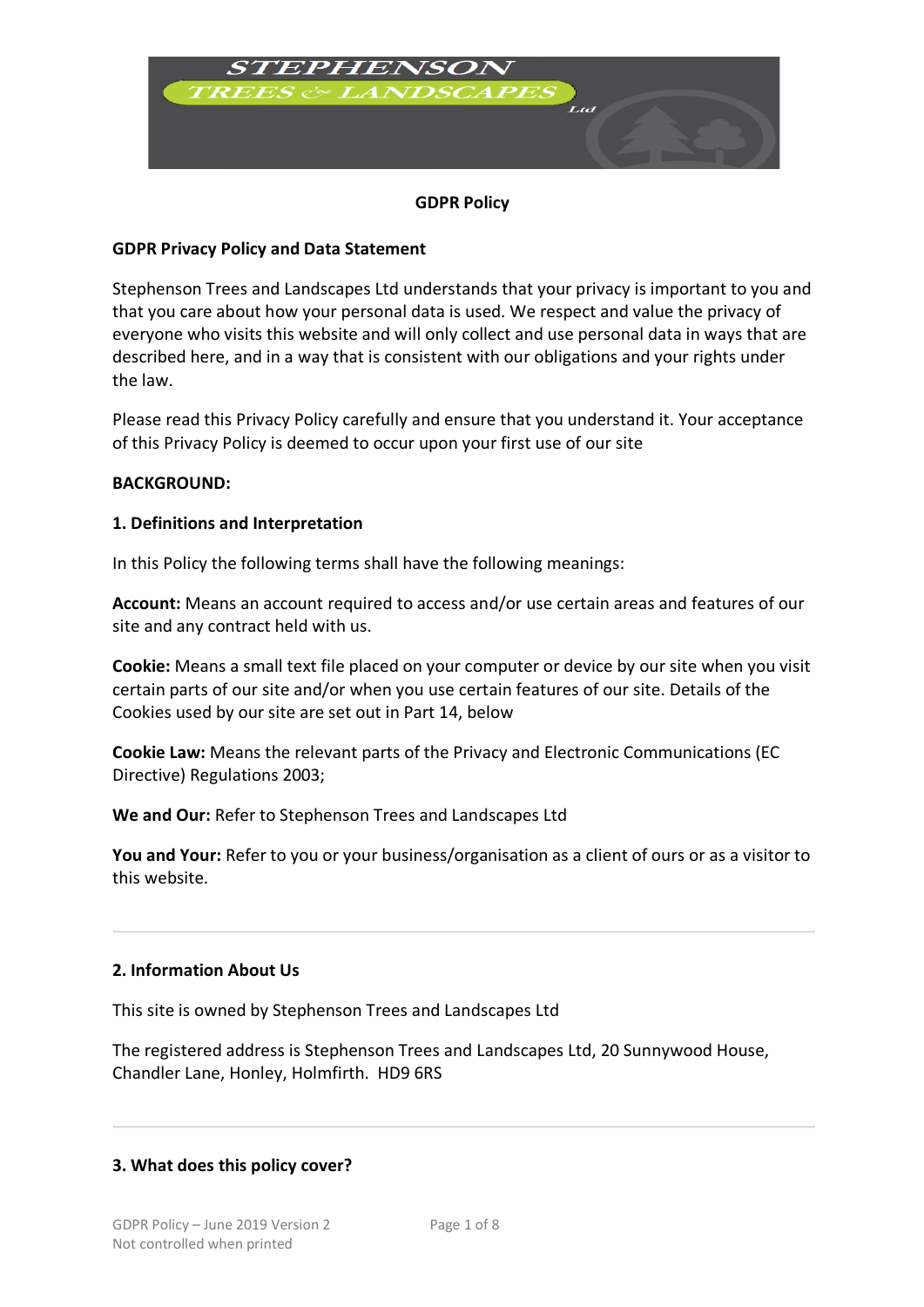

This Privacy Policy applies to your use of our site and to any accounts you may hold with us.

Our site may contain links to other websites. Please note that we have no control over how your data is collected, stored, or used by other websites, businesses or organisations and we advise you to check the privacy policies of any such websites before providing any data to them.

# **4. What is personal data?**

Personal data is defined by the General Data Protection Regulation (EU Regulation 2016/679) (the "GDPR") as 'any information relating to an identifiable person who can be directly or indirectly identified in particular by reference to an identifier'.

Personal data is, in simpler terms, any information about you that enables you to be identified. Personal data covers obvious information such as your name and contact details, but it also covers less obvious information such as identification numbers, electronic location data, and other online identifiers.

#### **5. What are my rights?**

Under the GDPR, you have the following rights, which we will always work to uphold:

a) The right to be informed about our collection and use of your personal data. This Privacy Policy should tell you everything you need to know, but you can always contact us to find out more or to ask any questions using the details in Part 15.

b) The right to access the personal data we hold about you. Part 13 will tell you how to do this.

c) The right to have your personal data rectified if any of your personal data held by us is inaccurate or incomplete. Please contact us using the details in Part 15 to find out more.

d) The right to be forgotten, i.e. the right to ask us to delete or otherwise dispose of any of your personal data that we have. Please contact us using the details in Part 15 to find out more.

e) The right to restrict (i.e. prevent) the processing of your personal data.

f) The right to object to us using your personal data for a particular purpose or purposes.

g) The right to data portability. This means that, if you have provided personal data to us directly, we are using it with your consent or for the performance of a contract, and that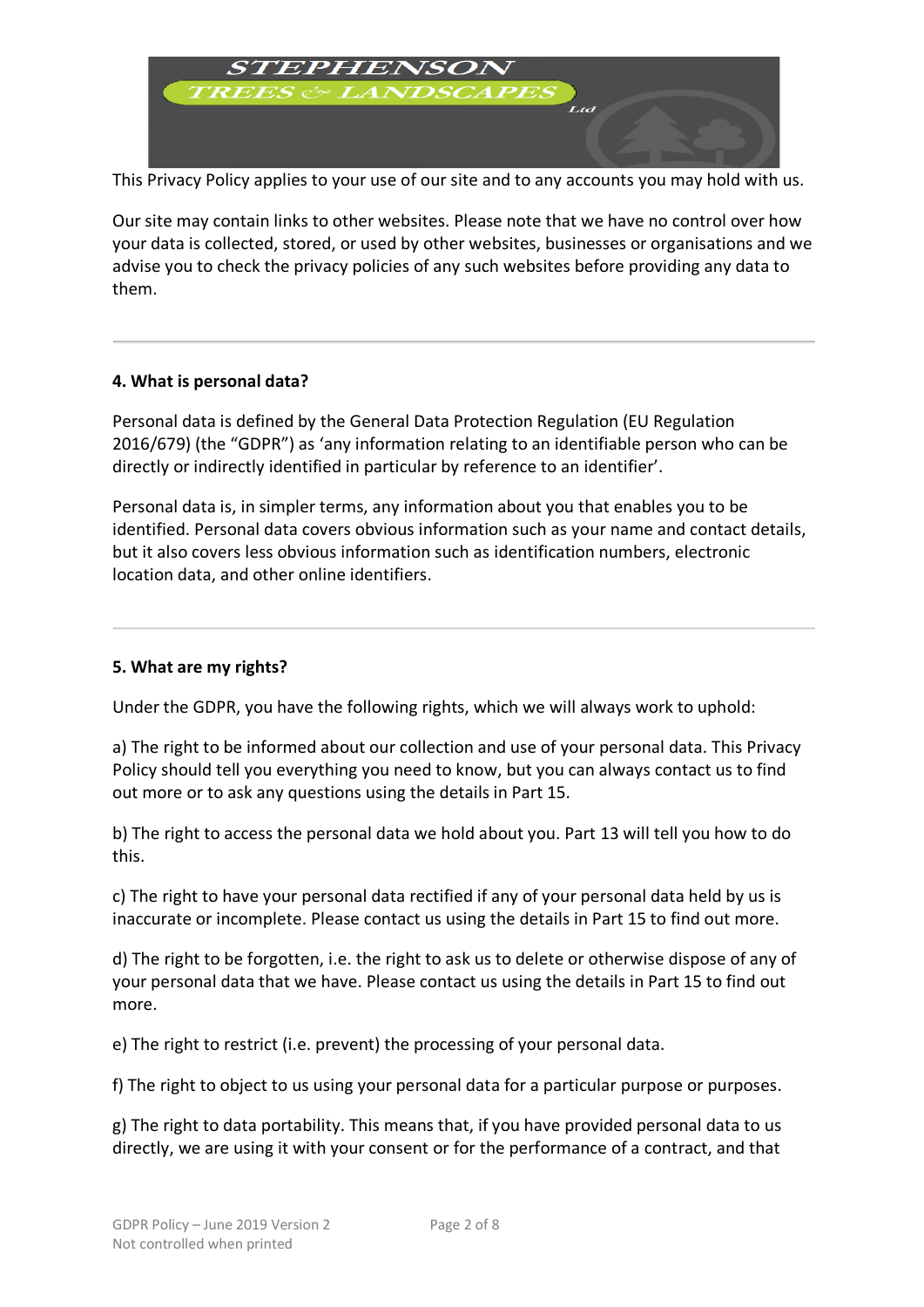

data is processed using automated means, you can ask us for a copy of that personal data to re-use with another service or business in many cases.

For more information about our use of your personal data or exercising your rights as outlined above, please contact us using the details provided in Part 15.

Further information about your rights can also be obtained from the Information Commissioner's Office or your local Citizens Advice Bureau.

If you have any cause for complaint about our use of your personal data, you have the right to lodge a complaint with the Information Commissioner's Office.

### **6. What data do we collect?**

Depending on your use of our site and your account with us if applicable, we may collect some or all of the following data (please also see Part 14 on our use of Cookies and similar technologies

- Name;
- Address;
- Email address;
- Telephone number;
- Business name;

#### **7. How do you use my personal data?**

Under the GDPR, we must always have a lawful basis for using personal data. This may be because the data is necessary for our performance of a contract with you, because you have consented to our use of your personal data, or because it is in our legitimate business interests to use it. Your personal data may be used for one or more of the following purposes:

- Providing and managing your Account;
- Supplying our products or services to you. Your personal details are required in order for us to enter into a contract with you.
- Personalising and tailoring our products or services for you.
- Communicating with you. This may include responding to emails or calls from you.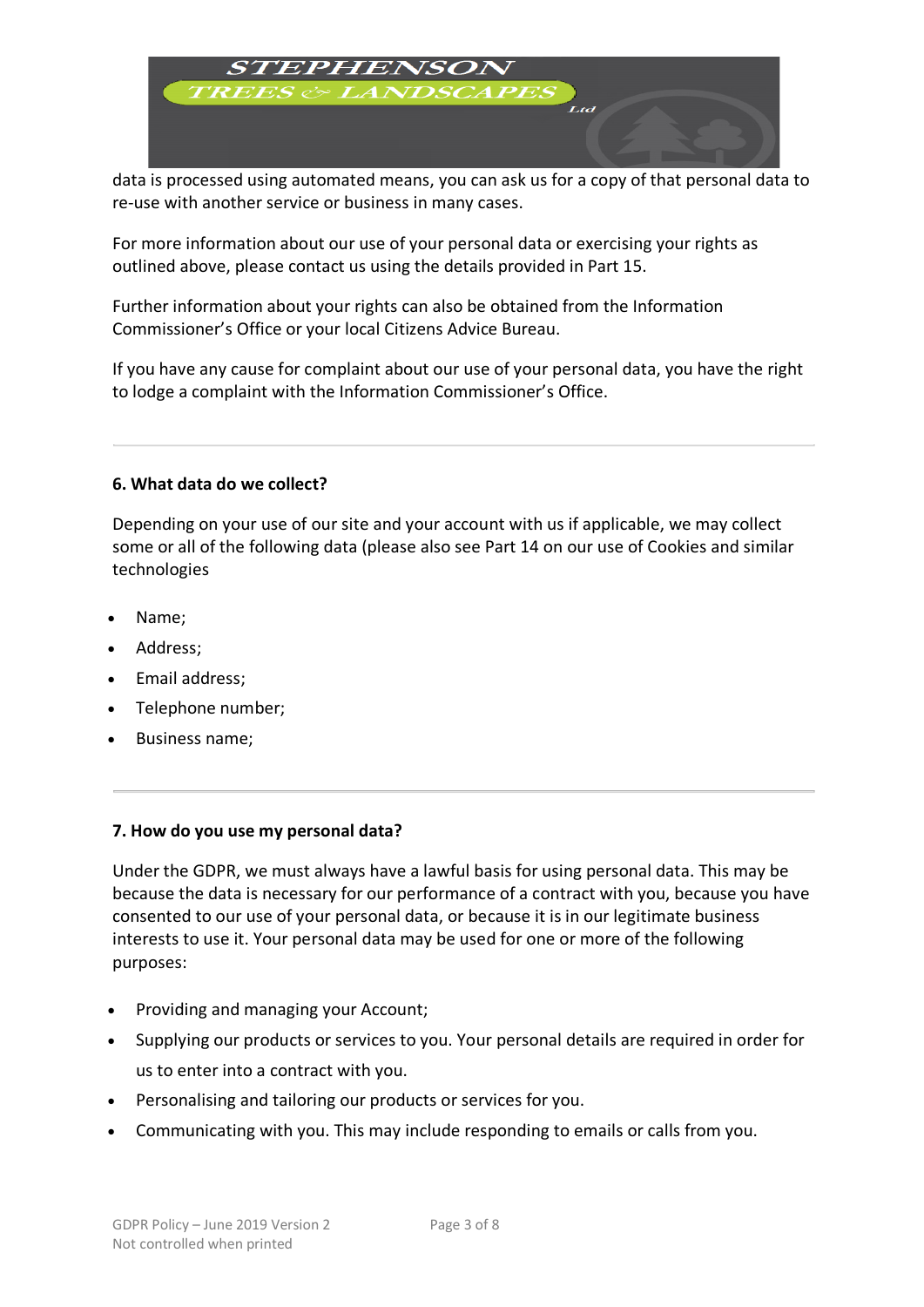

• Analysing your use of our site and gathering feedback to enable us to continually

improve our site and your user experience.

With your explicit permission and where permitted by law, we may also use your personal data for marketing purposes, which may include contacting you with information, news, and offers on our products or services. You will not be sent any unlawful marketing or spam. we will always work to fully protect your rights and comply with our obligations under the GDPR and the Privacy and Electronic Communications (EC Directive) Regulations 2003, and you will always have the opportunity to opt-out.

# **8. How long will you keep my personal data?**

We will not keep your personal data for any longer than is necessary in light of the reason(s) for which it was first collected.

Basic account details such as company/organisation or username will be maintained for the time legally required for UK Tax Records

# **9. How and where do you store or transfer my personal data?**

All our customer information is held on cloud based CRM (customer relationship management) software called ArbPro. This is software from a UK based company and we have vetted their GDPR policy to ensure it meets or exceeds the terms of ours. All data held on ArbPro is encrypted.

Customer information is exported from ArbPro to Sage accounting software for the purposes of financial management. This information is shared, in electronic form, with our chosen accountancy firm where it is held in encrypted form and used for the purposes of financial and tax management.

We will only store or transfer your personal data within the UK and the European Economic Area (the "EEA"). The EEA consists of all EU member states, plus Norway, Iceland, and Liechtenstein. This means that your personal data will be fully protected under the GDPR or to equivalent standards by law.

#### **10. Do you share my personal data?**

We may sometimes contract with the following third parties to supply certain services. These may include web hosting, payment processing and other services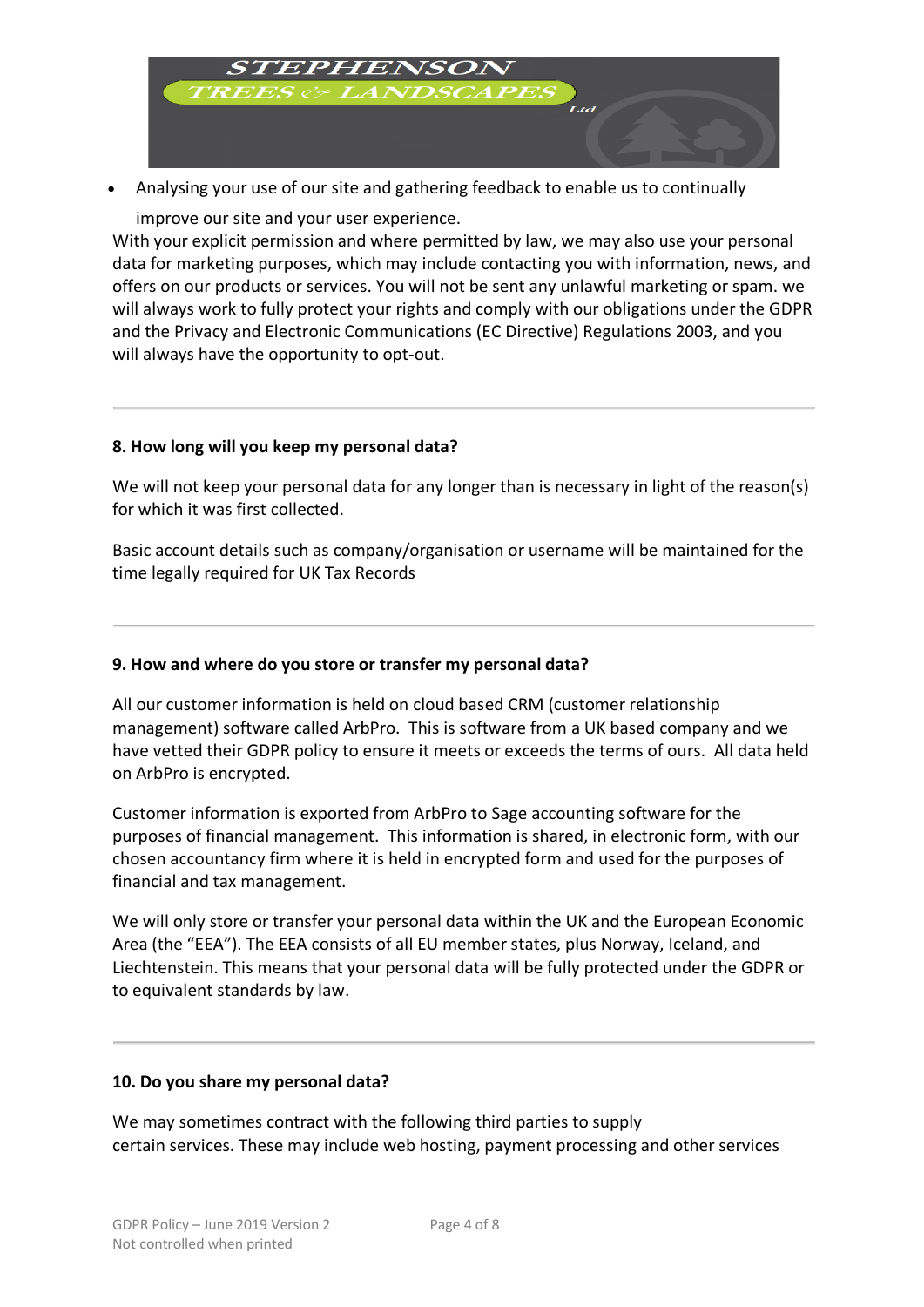

that are essential for us to work with you. In some cases, those third parties may require access to some or all of your personal data that we hold.

If any of your personal data is required by a third party, as described above, we will take steps to ensure that your personal data is handled safely, securely, and in accordance with your rights, our obligations, and the third party's obligations under the law, as described above in Part 9. You will be kept fully informed at all times in situations where your data may be passed to or shared with a third party.

In some limited circumstances, we may be legally required to share certain personal data, which might include yours, if we are involved in legal proceedings or complying with legal obligations, a court order, or the instructions of a government authority.

# **11. How can I control my personal data?**

11.1 In addition to your rights under the GDPR, set out in Part 5, when you submit personal data via our site, in person or by phone, you may be given options to restrict our use of your personal data. In particular, we aim to give you strong controls on our use of your data for direct marketing purposes (including the ability to opt-out of receiving emails from us which you may do by unsubscribing using the links provided in our emails or by contacting us)

11.2 You may also wish to sign up to one or more of the preference services operating in the UK: The Telephone Preference Service ("the TPS"), the Corporate Telephone Preference Service ("the CTPS"), and the Mailing Preference Service ("the MPS"). These may help to prevent you receiving unsolicited marketing. Please note, however, that these services will not prevent you from receiving marketing communications that you have consented to receiving.

#### **12. Can I withhold personal information?**

You can access all areas of our website without providing any personal data at all. However, to obtain quotations you may be required to submit or allow for the collection of certain data.

You may restrict our use of Cookies. For more information, see Part 14

Basic personal data will be required for quotation and account management purposes when work or quotations are requested.

#### **13. How can I access my personal data**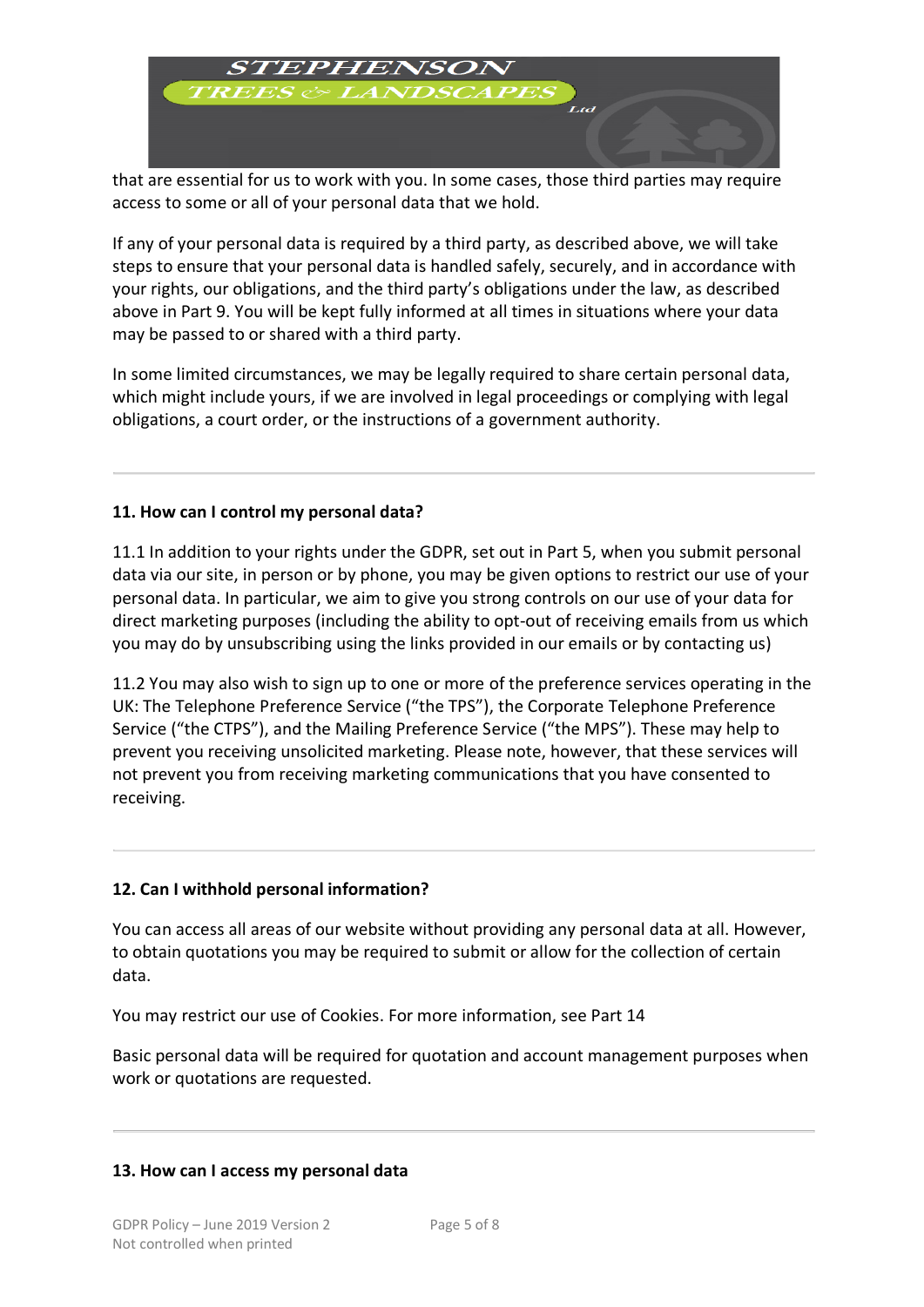

If you want to know what personal data we have about you, you can ask us for details of that personal data and for a copy of it (where any such personal data is held). This is known as a "subject access request".

All subject access requests should be made in writing and sent to the email addresses shown in Part 15. There is not normally any charge for a subject access request. If your request is 'manifestly unfounded or excessive' (for example, if you make repetitive requests) a fee may be charged to cover our administrative costs in responding.

We will respond to your subject access request within 20 days of receiving it. Normally, we aim to provide a complete response, including a copy of your personal data within that time. In some cases, however, particularly if your request is more complex, more time may be required up to a maximum of three months from the date we receive your request. You will be kept fully informed of our progress.

### **14. How we use Cookies**

We use Cookies to facilitate and improve your experience of our site and to provide and improve our products or services.

We have carefully chosen these Cookies and have taken steps to ensure that your privacy and personal data is protected and respected at all times.

All Cookies used by and on our site are used in accordance with current Cookie Law.

The cookies we use are essential for our site to function. Cookie Law deems these Cookies to be "strictly necessary". Your consent will not be sought to place these Cookies, but it is still important that you are aware of them. You may still block these Cookies by changing your internet browser's settings as detailed below, but please be aware that our site may not work properly if you do so. We have taken great care to ensure that your privacy is not at risk by allowing them.

Our site uses analytics services provided by Google. Website Analytics refers to a set of tools used to collect and analyse anonymous usage information, enabling us to better understand how our site is used. This, in turn, enables us to improve our site and the services or services we offer

The analytics service(s) used by our site uses Cookies to gather the required information. You do not have to allow us to use these Cookies, however whilst our use of them does not pose any risk to your privacy or your safe use of our site, it does enable us to continually improve our site, making it a better and more useful experience for you.

We anonyomise IP addresses as part of our analytics collection to avoid any personal identification.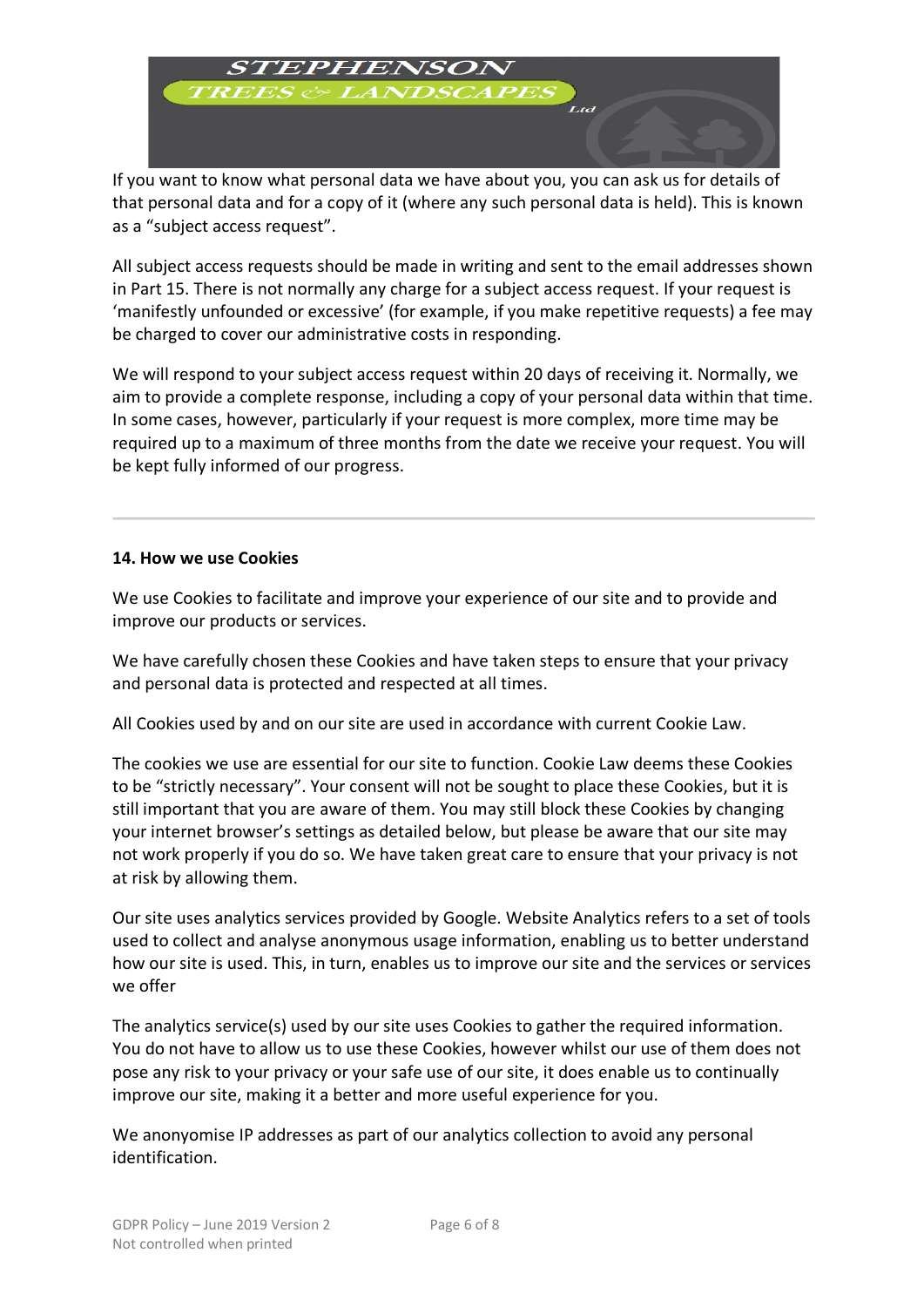

You can also choose to enable or disable Cookies in your internet browser. Most internet browsers also enable you to choose whether you wish to disable all Cookies or only thirdparty Cookies. By default, most internet browsers accept Cookies, but this can be changed. For further details, please consult the help menu in your internet browser or the documentation that came with your device.

You can choose to delete Cookies on your computer or device at any time, however you may lose any information that enables you to access our site more quickly and efficiently including, but not limited to, login and personalisation settings.

It is recommended that you keep your internet browser and operating system up-to-date and that you consult the help and guidance provided by the developer of your internet browser and manufacturer of your computer or device if you are unsure about adjusting your privacy settings.

# **15. How do I contact you?**

To contact us about anything to do with your personal data and data protection, including to make a subject access request, please use the following details

Email Address: Kevin@stephensontrees.co.uk

Telephone Number: 07867784521

Post: Stephenson Trees and Landscapes Ltd20 Sunnywood House, Chandler Lane, Honley, Holmfirth. HD9 6RS

# **16. How we would deal with a data breach**

The immediate priority is to identify and isolate the breach by locking down all systems and resetting all system passwords.

We would notify all clients of the breach, explaining what had happened and what steps we had taken to prevent future occurrence.

In the event that client data had been accessed as a result of the breach of our system, we would then report the breach to the relevant authorities within 72 hours as per the GDPR requirements.

# **17. Changes to this privacy policy**